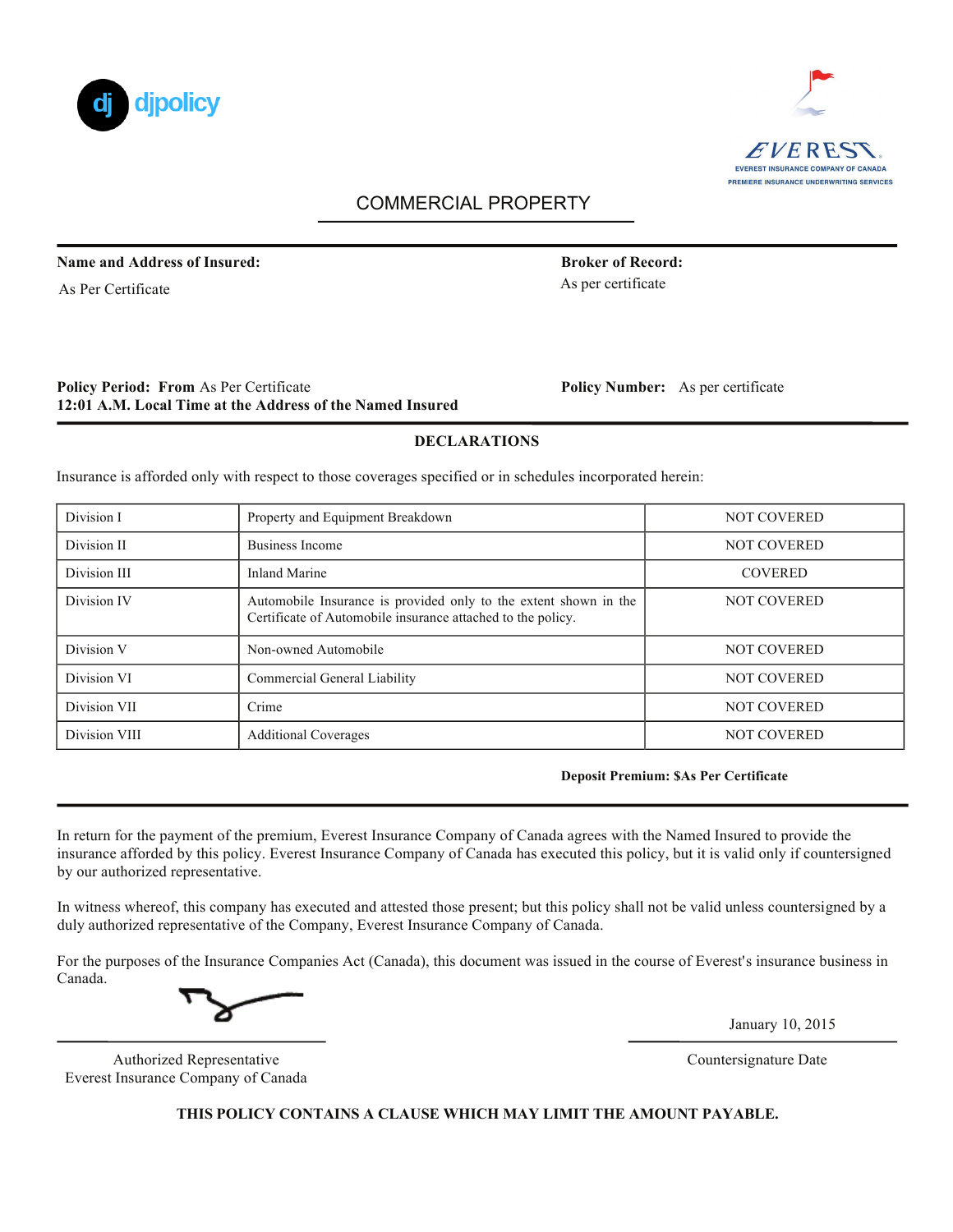# **DIVISION III**

# **SCHEDULE OF COVERAGES - INLAND MARINE**

| <b>ITEM</b>          | DESCRIPTION OF PROPERTY                                                                                                 | <b>LIMIT</b>       |
|----------------------|-------------------------------------------------------------------------------------------------------------------------|--------------------|
| 1.                   | As Per Certificate                                                                                                      | As Per Certificate |
| DEDUCTIBLE:          |                                                                                                                         |                    |
| Forms:               | Rider No. 3 -Miscellaneous Equipment<br>Statutory Conditions - 2184 (08/2012)<br>Additional Exclusions - 4225 (02/2008) |                    |
| <b>Endorsements:</b> | Theft from Unattended Vehicles Exclusion<br>Laws or Regulations Prohibiting Coverage                                    |                    |
| <b>Loss Payable:</b> | As Per Certificate                                                                                                      |                    |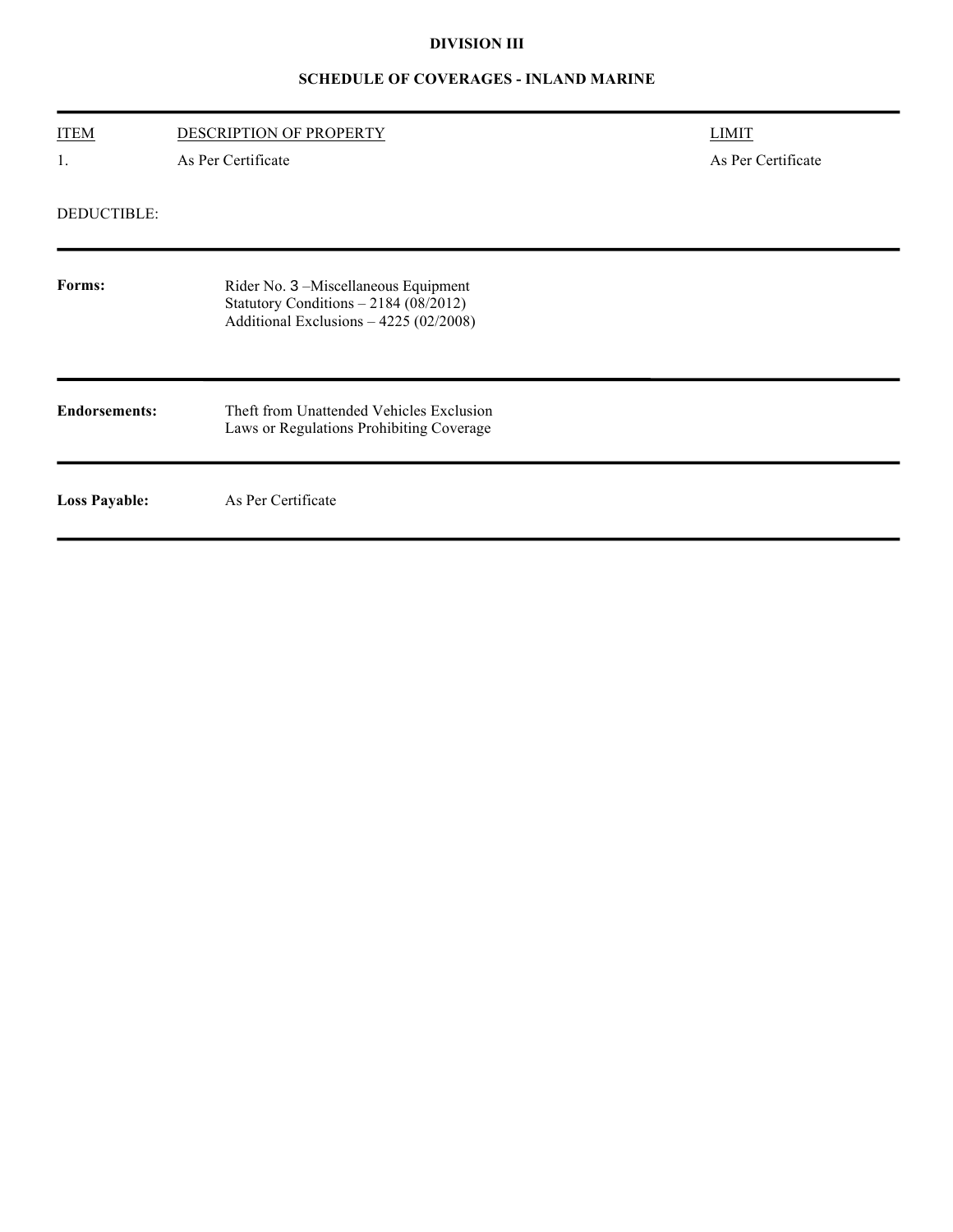# **Policy Description:**

This Policy Rider protects equipment owners from loss and damage to their owned property.

#### **Certificates Shall Indicate Coverage:**

A certificate bearing the Named Insured, the total Replacement Cost in CAD\$, Duration of coverage, Insurance Company and Master Policy number will be sent electronically to the Named Insured upon successful completion of payment via the payment gateway and shall indicate that a policy is in force and active. Any changes or cancellations made after policy issuance will be subject to additional fees. Cancellations must be made 24 hours prior to commencement of policy term (effective date).

Further information, please see the domains help/faq

There are key exclusions found within this document that may limit coverage. Please be sure to read and understand all items as provided. The completed purchase of this policy shall constitute your agreement to all terms and conditions as outlined herein. A clause exists within this policy that limits the amount payable. E.E&O.

THIS DOCUMENT IS NOT AN INDICATION THAT A POLICY EXISTS, IS PROMISED OR HAS BEEN BOUND. IT IS ONLY FOR YOUR INFORMATION WHEN CONSIDERING OUR QUOTATION OF INSURANCE. A POLICY WILL ONLY BECOME EFFECTIVE WHEN FULL PAYMENT HAS BEEN RECEIVED AND A BINDING NOTIFICATION HAS BEEN SENT TO THE NAMED INSURED.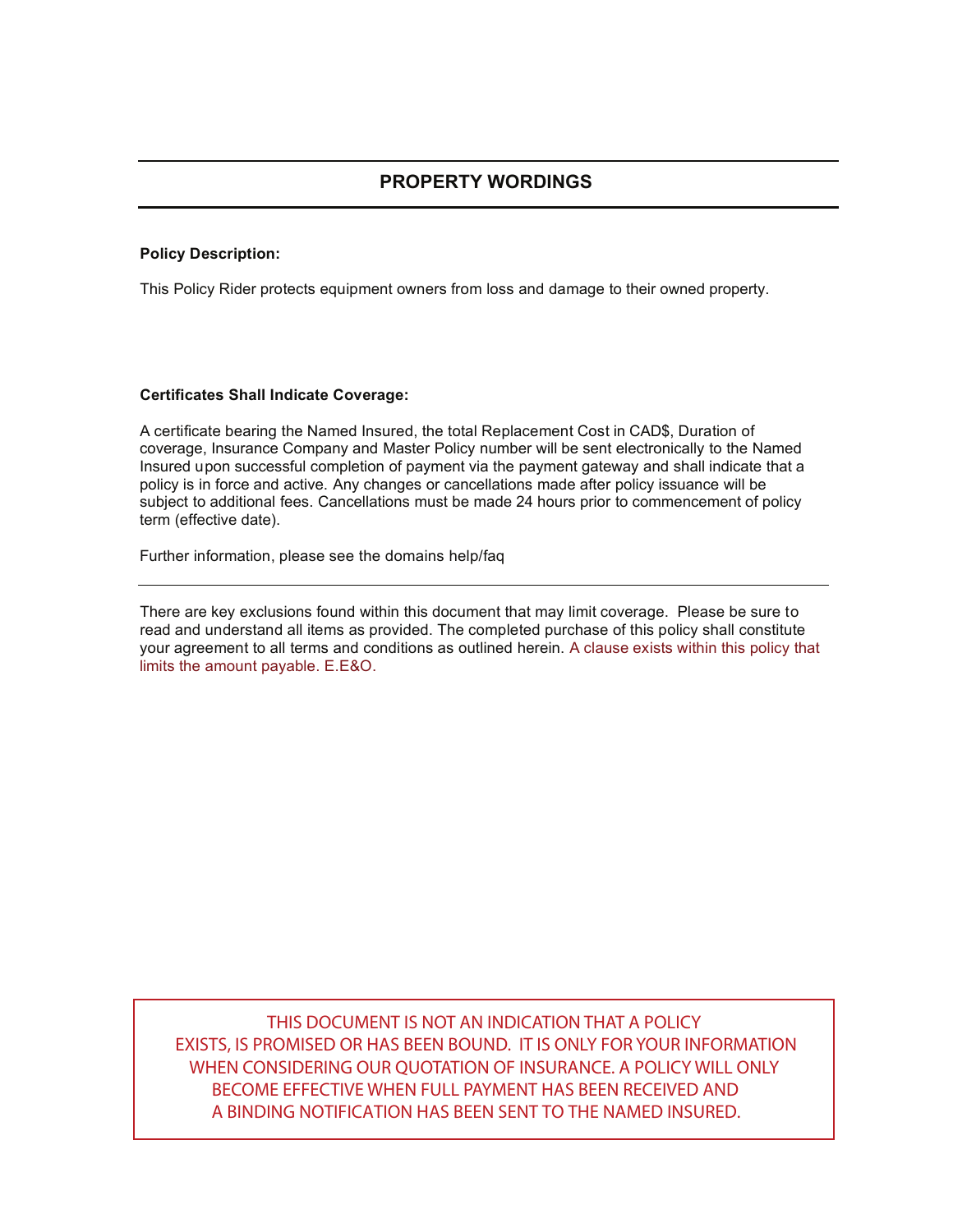| <b>1. PROPERTY COVERED</b>   | We agree to pay to you or on your behalf the value of<br>contents of every description consisting principally of cameras<br>and camera equipment, music instruments and related<br>equipment, sound reinforcement, audio and lighting equipment<br>including computers, laptops and portable A/V recording<br>devices, mechanical effects equipment, grip equipment, spare<br>and duplicate parts, and supplies, as stated in the declared value<br>for which you are legally liable or in which you have<br>any insurable interest; and which is lost, damaged or<br>destroyed. The loss, damage or destruction must result from a<br>Covered Cause of Loss occurring during the Policy Period<br>while the property is used or to be used in connection with<br>your BUSINESS/OPERATIONS, including personal use, and<br>other use usual or incidental thereto. |
|------------------------------|-------------------------------------------------------------------------------------------------------------------------------------------------------------------------------------------------------------------------------------------------------------------------------------------------------------------------------------------------------------------------------------------------------------------------------------------------------------------------------------------------------------------------------------------------------------------------------------------------------------------------------------------------------------------------------------------------------------------------------------------------------------------------------------------------------------------------------------------------------------------|
| 2. TERRITORY                 | The property is covered on a world wide basis including while<br>in transit.                                                                                                                                                                                                                                                                                                                                                                                                                                                                                                                                                                                                                                                                                                                                                                                      |
| <b>3. PROPERTY NOT</b>       | This Policy does not cover loss of or damage to:                                                                                                                                                                                                                                                                                                                                                                                                                                                                                                                                                                                                                                                                                                                                                                                                                  |
| <b>COVERED</b>               | A) Buildings;                                                                                                                                                                                                                                                                                                                                                                                                                                                                                                                                                                                                                                                                                                                                                                                                                                                     |
|                              | B) Film or videotape or recording tape or disks of any<br>kind except for blank value;                                                                                                                                                                                                                                                                                                                                                                                                                                                                                                                                                                                                                                                                                                                                                                            |
|                              | C) Watches or jewelry or furs;                                                                                                                                                                                                                                                                                                                                                                                                                                                                                                                                                                                                                                                                                                                                                                                                                                    |
|                              | D) Books of account; bullion; securities; stamps and<br>tokens; tickets; evidence of debt or title; and money;                                                                                                                                                                                                                                                                                                                                                                                                                                                                                                                                                                                                                                                                                                                                                    |
|                              | E) Aircraft (including gliders and hang-gliders),<br>watercraft, railroad cars or railroad equipment;                                                                                                                                                                                                                                                                                                                                                                                                                                                                                                                                                                                                                                                                                                                                                             |
|                              | F) Motor vehicles; but this exclusion does not apply to<br>property covered which is mounted in or on any motor<br>vehicle and used or to be used in connection with your<br>operations;                                                                                                                                                                                                                                                                                                                                                                                                                                                                                                                                                                                                                                                                          |
|                              | G) Property illegally acquired, kept, stored or transported<br>or property seized or confiscated for breach of any law<br>or by order of any public authority.                                                                                                                                                                                                                                                                                                                                                                                                                                                                                                                                                                                                                                                                                                    |
| <b>4. LIMIT OF LIABILITY</b> | Our Limit of Liability for any one occurrence shall<br>not exceed the amount stated in the Policy Certificate.                                                                                                                                                                                                                                                                                                                                                                                                                                                                                                                                                                                                                                                                                                                                                    |
| <b>5. DEDUCTIBLE</b>         | Our liability for loss shall only be to pay the limit of<br>liability in excess of the deductible stated in the Policy<br>Certificate. This deductible does not apply to fire, lightning,<br>explosion, cyclone, tornado or impact by aircraft.                                                                                                                                                                                                                                                                                                                                                                                                                                                                                                                                                                                                                   |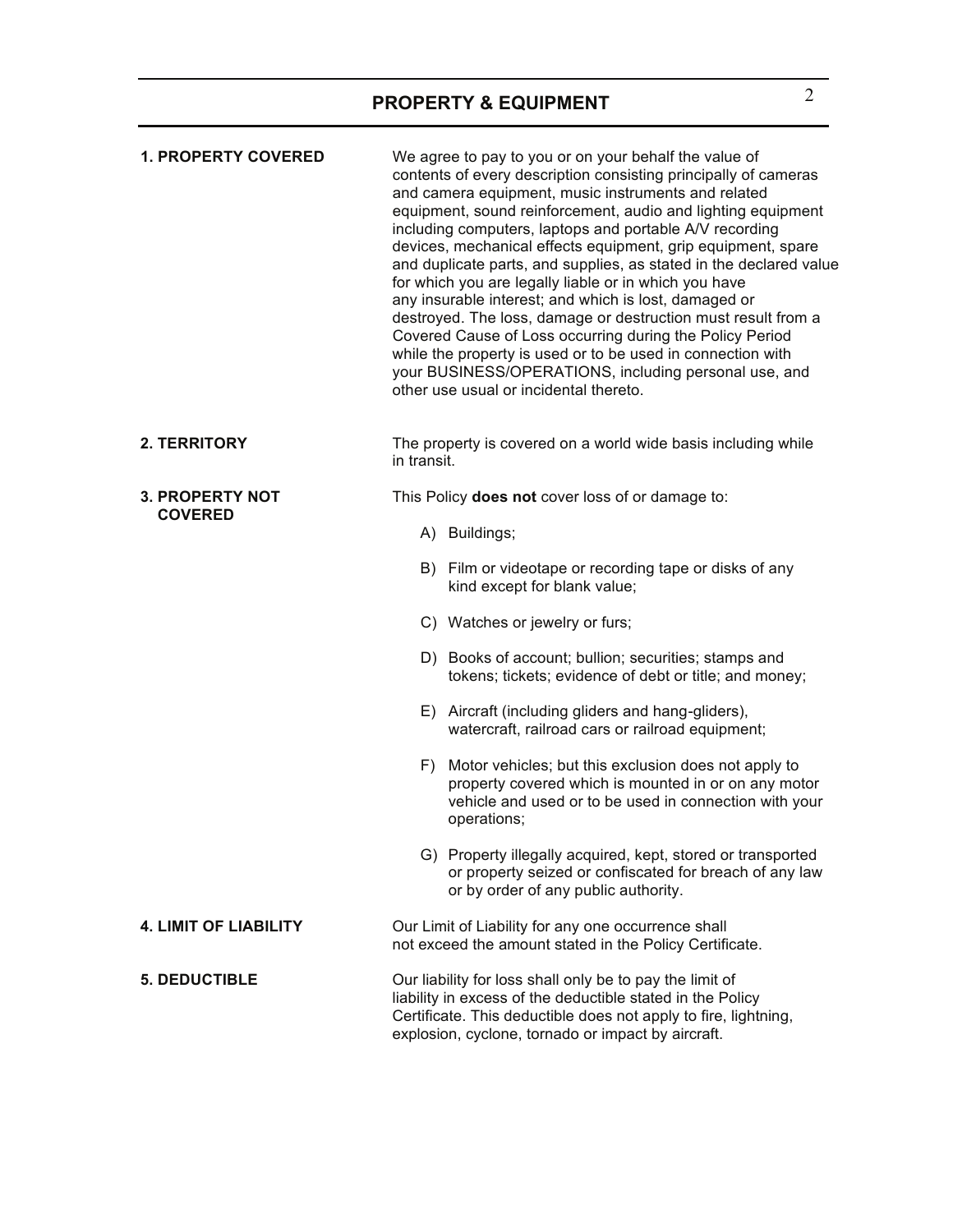| <b>6. COVERED CAUSE OF</b><br><b>LOSS</b> | We will pay for direct physical loss or damage to the<br>property described in Property Covered 1. from any<br>cause except as stated in exclusions elsewhere in this<br>Policy.                                                                                                                                                                                                                                               |
|-------------------------------------------|--------------------------------------------------------------------------------------------------------------------------------------------------------------------------------------------------------------------------------------------------------------------------------------------------------------------------------------------------------------------------------------------------------------------------------|
| <b>7. EXCLUSIONS</b>                      | This Policy does not apply to loss, damage or destruction<br>caused by or resulting from:                                                                                                                                                                                                                                                                                                                                      |
|                                           | Changes of temperature or dampness of atmosphere<br>a)<br>or dryness of atmosphere;                                                                                                                                                                                                                                                                                                                                            |
|                                           | b)<br>Insects or vermin;                                                                                                                                                                                                                                                                                                                                                                                                       |
|                                           | Inherent vice or latent defect;<br>C)                                                                                                                                                                                                                                                                                                                                                                                          |
|                                           | Wear and tear or gradual deterioration;<br>d)                                                                                                                                                                                                                                                                                                                                                                                  |
|                                           | Shortage disclosed on taking inventory or mysterious<br>e)<br>disappearance;                                                                                                                                                                                                                                                                                                                                                   |
|                                           | f)<br>Intentional acts by you or at your direction;                                                                                                                                                                                                                                                                                                                                                                            |
|                                           | g) Any dishonest or criminal act on your part or by any<br>other party of interest, or by any employees or agents<br>of yours, or by any person to whom the property<br>covered may be entrusted (carriers for hire or bailees<br>for hire excepted); but this exclusion does not apply to<br>physical damage caused directly by your employees<br>which results from a peril otherwise insured and not<br>otherwise excluded; |
|                                           | h) Delay or loss of market or loss of use except as<br>provided for in Property Covered 1.                                                                                                                                                                                                                                                                                                                                     |
|                                           | Nor does this Policy cover:                                                                                                                                                                                                                                                                                                                                                                                                    |
|                                           | i) Loss, damage or destruction of any property covered<br>while undergoing any process or while being actually<br>worked upon and where any such loss, damage or<br>destruction is due thereto; but this exclusion does not<br>apply to loss, damage or destruction which results from<br>a peril otherwise insured and not otherwise excluded;                                                                                |
| <b>8. DEBRIS REMOVAL</b>                  | We will indemnify you for expenses incurred in the<br>removal from the location of any loss, damage or<br>destruction of debris of the property covered for<br>which insurance is afforded under this Policy.                                                                                                                                                                                                                  |
|                                           | Our liability for any one occurrence shall not exceed \$25,000<br>which shall be in addition to and not part of any other<br>applicable limit of liability.                                                                                                                                                                                                                                                                    |
| 9. LOCKED VEHICLE<br><b>WARRANTY</b>      | You warrant that any vehicle in which the property<br>covered is carried is equipped with a fully enclosed body or<br>compartment and we shall be liable in case of loss by theft<br>from an unattended vehicle only as a result of forcible entry (of<br>which there shall be visible evidence) into such body or<br>compartment the doors and windows of which shall have been                                               |

securely locked.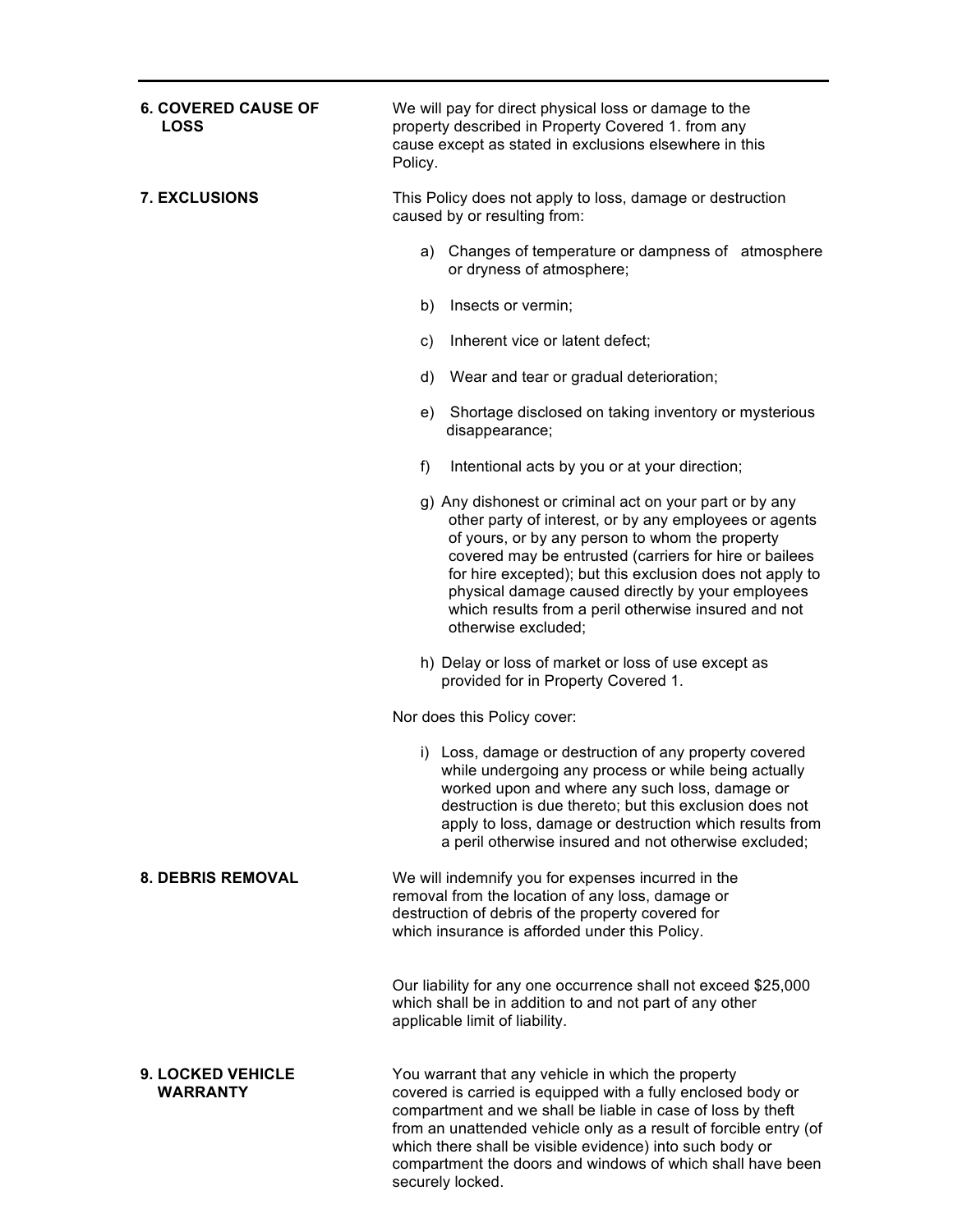|                                              | control of:            | This clause does not apply to property which is under the                                                                                                                                                                                                                                                                                                                                                                                                                                                                                                                                                                                                                                                                                                                                                                                                                                                 |
|----------------------------------------------|------------------------|-----------------------------------------------------------------------------------------------------------------------------------------------------------------------------------------------------------------------------------------------------------------------------------------------------------------------------------------------------------------------------------------------------------------------------------------------------------------------------------------------------------------------------------------------------------------------------------------------------------------------------------------------------------------------------------------------------------------------------------------------------------------------------------------------------------------------------------------------------------------------------------------------------------|
|                                              | a)                     | Any carrier for hire or bailee for hire or<br>anyone claiming to be such, or                                                                                                                                                                                                                                                                                                                                                                                                                                                                                                                                                                                                                                                                                                                                                                                                                              |
|                                              | b)                     | Any film production company or video<br>production company or crew of either thereof other<br>than your own company or crew.                                                                                                                                                                                                                                                                                                                                                                                                                                                                                                                                                                                                                                                                                                                                                                              |
| <b>10. INTRUDER ALARM</b><br><b>WARRANTY</b> | not occupied.          | You warrant that during the Policy term an intruder alarm<br>system at the premises described in the Named Location<br>Address will be maintained in proper working order and to your<br>knowledge will be activated at all times when the premises are                                                                                                                                                                                                                                                                                                                                                                                                                                                                                                                                                                                                                                                   |
| <b>11. VALUATION</b>                         | its actual cash value. | Property owned by you is valued at the full Replacement Cost.<br>If you do not repair or replace the property, it will be valued at                                                                                                                                                                                                                                                                                                                                                                                                                                                                                                                                                                                                                                                                                                                                                                       |
| <b>12. STATED AMOUNT</b><br><b>CLAUSE</b>    | In.<br>reduced limit.  | It is part of the consideration of this Policy and the basis upon<br>which the rate of premium is fixed that you must maintain<br>insurance by, or concurrent in form, range and wording with,<br>this Policy on the property covered hereby, so that the total<br>amount of insurance on the said property shall be not less<br>than the Limit of Liability indicated in the Policy Certificate<br>(including the amount of insurance effected by this Policy) and<br>that, failing to do so, you shall be a co-insurer to the extent of<br>an amount sufficient to make the total insurance on the said<br>property equal to the Limit of Liability indicated in the Policy<br>Declarations and, in that capacity, you shall bear your<br>proportion of any loss that may occur.<br>the event the Limit of Liability is reduced,<br>then<br>this clause shall be automatically adjusted to apply to the |
| <b>13. AUTOMATIC</b><br><b>ACQUISITION</b>   |                        | If during the Policy term, you acquire or take possession of<br>any property which otherwise would be covered hereby, then<br>that property is covered from the time of such acquisition or<br>possession, but our Limit of Liability is not increased thereby.<br>Notwithstanding the foregoing and upon any such acquisition<br>or possession, our Limit of Liability otherwise applicable shall<br>be automatically increased by \$ 25,000, but only if you report<br>the details and value thereof to us or to The Broker of Record<br>within 60 days of the date of such acquisition or possession.                                                                                                                                                                                                                                                                                                  |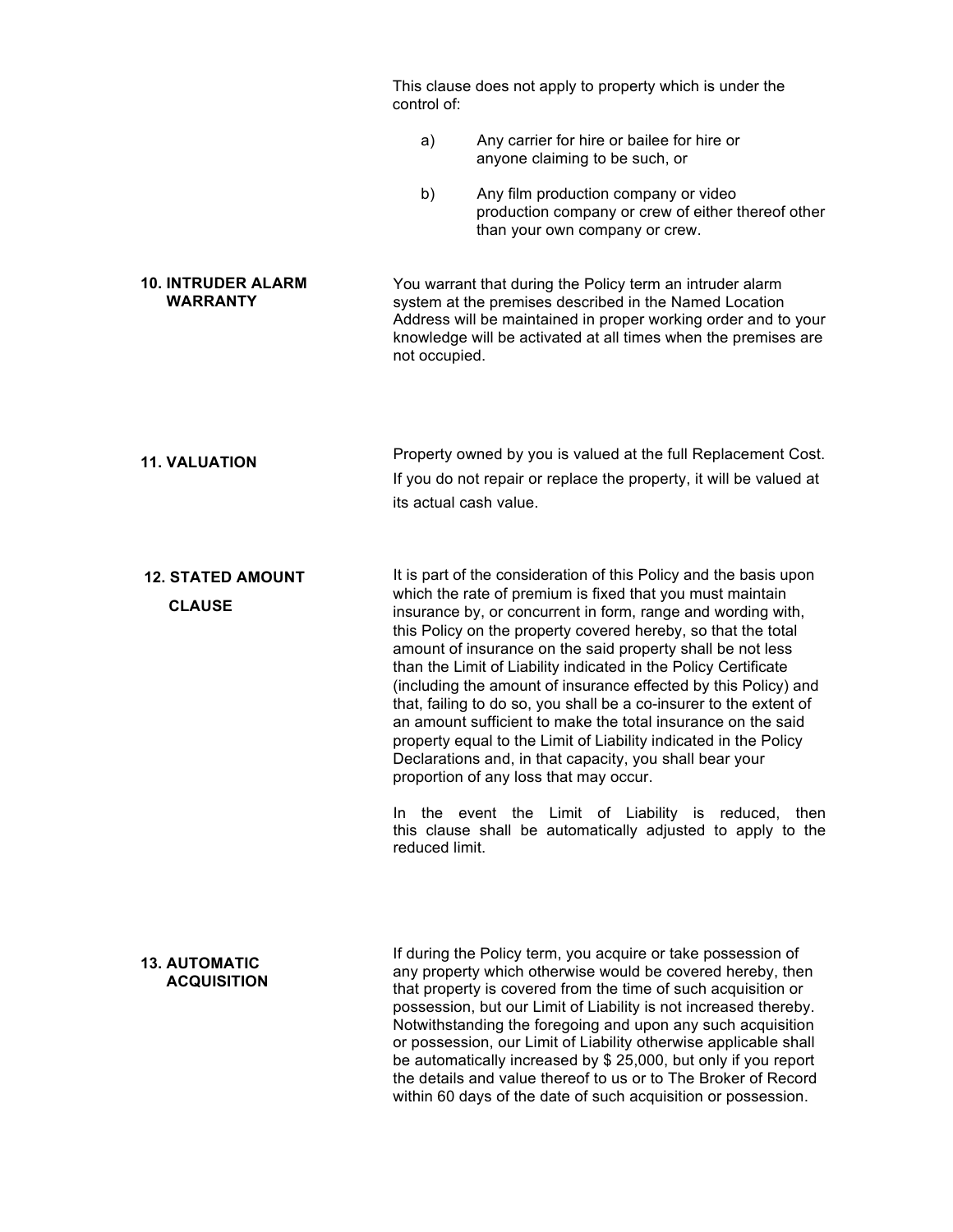| <b>14. DEFINITIONS</b>                   |                                                                                                                                                                                                                                                                                                                                                     |
|------------------------------------------|-----------------------------------------------------------------------------------------------------------------------------------------------------------------------------------------------------------------------------------------------------------------------------------------------------------------------------------------------------|
|                                          | "YOU" and "YOUR" means the person or organization<br>Ξ<br>identified in the Policy Certificate as the NAMED INSURED.                                                                                                                                                                                                                                |
|                                          | "WE", "US", "OUR" and "OURS" means the Insurer<br>٠<br>providing this insurance.                                                                                                                                                                                                                                                                    |
|                                          | "The Owner" means the person or organization loaning or<br>٠<br>lending the equipment to the person or organization<br>identified in the Policy Certificate as the Named Insured.                                                                                                                                                                   |
| <b>ACTUAL CASH</b><br><b>VALUE</b>       | <b>Actual Cash Value</b> means either of the following at the<br>owner's request:                                                                                                                                                                                                                                                                   |
|                                          | The cost of reasonably restoring the covered property to its<br>٠<br>condition immediately before the loss, damage or destruction;<br>or                                                                                                                                                                                                            |
|                                          | The value of the covered property, with proper deduction for<br>٠<br>depreciation however caused, immediately before the loss,<br>damage or destruction;                                                                                                                                                                                            |
|                                          | whichever is less.                                                                                                                                                                                                                                                                                                                                  |
| <b>REPLACEMENT</b><br><b>COST</b>        | <b>Replacement Cost</b> means either of the following at the<br>owner's request:                                                                                                                                                                                                                                                                    |
|                                          | The cost of reasonably restoring the covered property to its<br>٠<br>condition immediately before the loss, damage or destruction;<br>or                                                                                                                                                                                                            |
|                                          | The cost of replacing the covered property with new and<br>٠<br>substantially identical property, immediately before the loss,<br>damage or destruction;                                                                                                                                                                                            |
|                                          | whichever is less.                                                                                                                                                                                                                                                                                                                                  |
| <b>15. FIRST NAMED</b><br><b>INSURED</b> | The person or organization first named in the Policy<br>Certificate is primarily responsible for payment of all premiums.<br>The first Named Insured will act on behalf of all other Named<br>Insureds for the giving and receiving of notice of cancellation and<br>the receiving of any return premiums that become payable under<br>this Policy. |
| <b>16. CHANGES</b>                       | This Policy can only be changed by a written amendment from us<br>that becomes part of this Policy. The amendment must be signed<br>by us or by one of our authorized representatives.                                                                                                                                                              |
| <b>AND RECORDS</b>                       | 17. AUDIT OF BOOKS Acting reasonably, we may audit your books and records as<br>they relate to this insurance at any time during the term of<br>this Policy and up to three years afterwards.                                                                                                                                                       |
| <b>18. CONFORMANCE</b>                   | Any terms of this insurance which are in conflict with the<br>applicable statutes of the jurisdiction in which this Policy is<br>issued are amended to conform to such statutes.                                                                                                                                                                    |
| <b>19. LIBERALIZATION</b>                | If we adopt any changes while this Policy is in force or<br>within two (2) months prior to its effective date, which could<br>broaden or extend this insurance with or without an additional                                                                                                                                                        |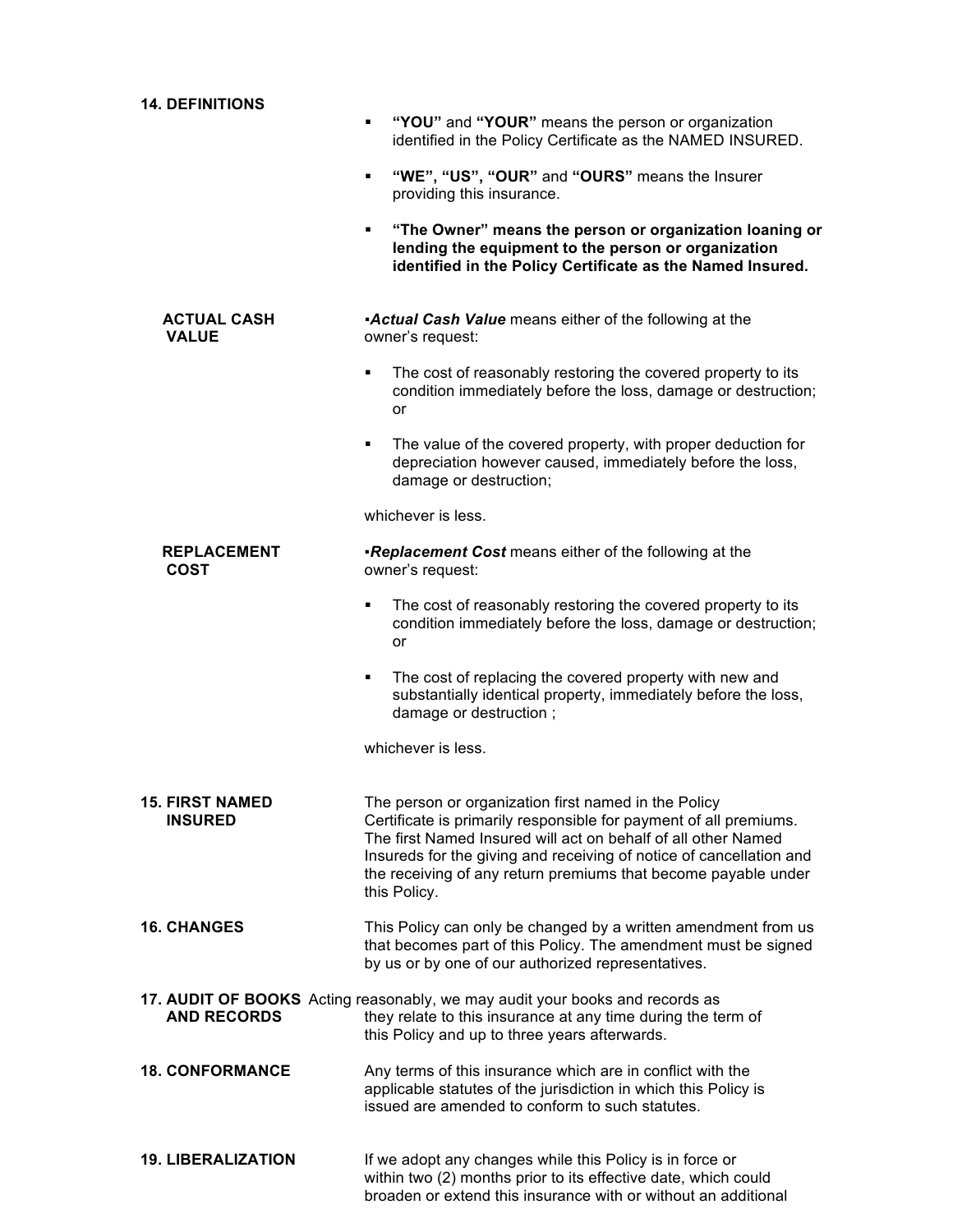|                                      | premium charge, you will automatically receive the benefit of<br>the broadened or extended coverage.                                                                                                                                                                                                                           |
|--------------------------------------|--------------------------------------------------------------------------------------------------------------------------------------------------------------------------------------------------------------------------------------------------------------------------------------------------------------------------------|
| <b>20. PREMIUM AUDIT</b>             | We will compute all premiums for this Policy in accordance with<br>our rules and rates.                                                                                                                                                                                                                                        |
|                                      | Premium shown for this Policy as advance premium is a<br>deposit premium. At the close of each audit period indicated in the<br>Policy Declarations we will compute the earned premium for that<br>period.                                                                                                                     |
|                                      | Audit premiums are due and payable on notice to the first<br>Named Insured. If the sum of the advance and audit premium<br>paid for the Policy term is greater than the earned premium, we will<br>return the excess to the first Named Insured.                                                                               |
| <b>21. NOTICE OF LOSS</b>            | Failure of an agent or one of your employees, other than an<br>officer, to notify us of any incident that he knows about will<br>not affect the insurance afforded by this Policy.                                                                                                                                             |
| <b>22. OUR OPTIONS</b>               | In the event of loss or damage covered by this Policy, we<br>will either:                                                                                                                                                                                                                                                      |
|                                      | Pay the value of the lost, damaged or destroyed property;<br>٠                                                                                                                                                                                                                                                                 |
|                                      | Pay the cost of repairing or replacing the lost, damaged or<br>٠<br>destroyed property, plus any reduction in value of repaired<br>items;                                                                                                                                                                                      |
|                                      | Take all or any part of the lost, damaged or destroyed property<br>٠<br>at an agreed or appraised value; or                                                                                                                                                                                                                    |
|                                      | Repair, rebuild or replace the lost, damaged or destroyed<br>٠<br>property with other property of like kind and quality or as<br>agreed to elsewhere herein.                                                                                                                                                                   |
|                                      | We will not pay more than your insurable interest in the<br>property covered.                                                                                                                                                                                                                                                  |
|                                      | We will give notice of our intentions within 30 days after we receive<br>the sworn Proof of Loss.                                                                                                                                                                                                                              |
|                                      | We may adjust losses with the owners of the lost, damaged or<br>destroyed property. If we pay the owners, such payments will<br>satisfy your claims against us for the owners' property. We will not<br>pay the owners more than their insurable interest in the property<br>covered.                                          |
|                                      | We may elect to defend you against suits arising from claims of<br>owners of property. We will do this at our expense.                                                                                                                                                                                                         |
| 23. PRIMARY<br><b>INSURANCE</b>      | Except with respect to the interest of any loss payee which is<br>subject to the Loss Payable Clause, insurance under this Policy is<br>first loss and primary and not contributing, notwithstanding any<br>other insurance which may apply to any loss, damage or<br>destruction covered by this Policy.                      |
| <b>24. OTHER</b><br><b>INSURANCE</b> | If there is other valid and collectible insurance available to<br>you for any loss, damage or destruction covered by this Policy, you<br>shall assign to us to the extent possible and as a condition<br>precedent to your right to recover under this Policy, all your rights,<br>title and interest in such other insurance. |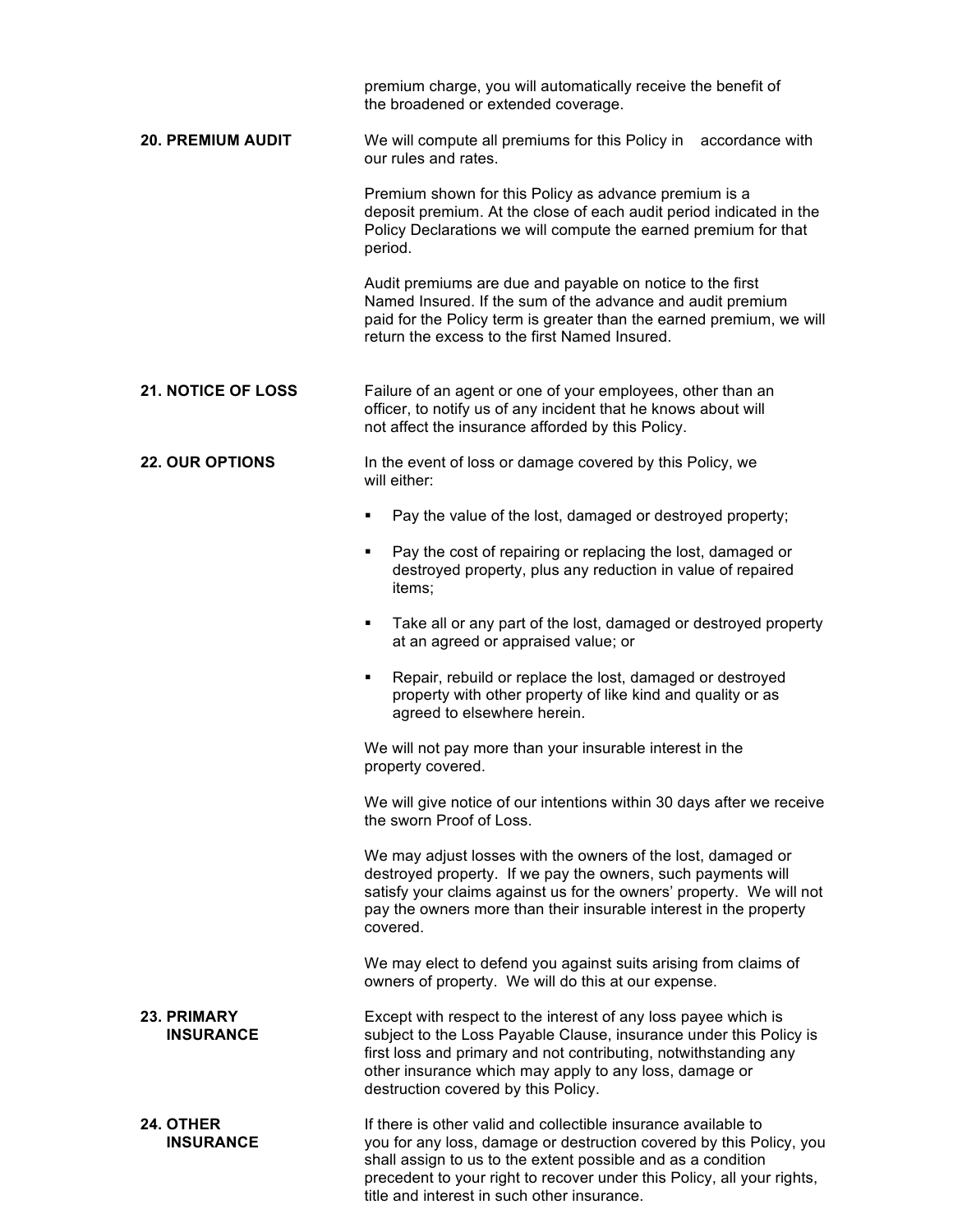| <b>25. RECOVERED</b><br><b>PROPERTY</b>                     | If any lost, damaged or destroyed property is recovered by<br>you or us after a loss payment is made, the party making the<br>recovery must give the other party prompt notice.                                                                                                                                                                                                                                                                      |
|-------------------------------------------------------------|------------------------------------------------------------------------------------------------------------------------------------------------------------------------------------------------------------------------------------------------------------------------------------------------------------------------------------------------------------------------------------------------------------------------------------------------------|
|                                                             | When property is recovered, the owner may:<br>Keep the recovered property and return the loss payment to<br>us; or                                                                                                                                                                                                                                                                                                                                   |
|                                                             | Keep the loss payment and we will keep the recovered<br>٠<br>property.                                                                                                                                                                                                                                                                                                                                                                               |
|                                                             | If any recovered property has salvage value, or if there is any<br>money recovered through subrogation, we will first reimburse the<br>owner for:                                                                                                                                                                                                                                                                                                    |
|                                                             | The deductible amount;                                                                                                                                                                                                                                                                                                                                                                                                                               |
|                                                             | Any uninsured loss resulting from an insufficient limit of<br>٠<br>liability.                                                                                                                                                                                                                                                                                                                                                                        |
|                                                             | If there are any expenses in recovering lost, damaged or destroyed<br>property, or through subrogation, we will share the expenses with<br>the owner in proportion to the amount we are each reimbursed.                                                                                                                                                                                                                                             |
| <b>26. OUR RIGHT TO</b><br><b>RECOVER</b><br><b>PAYMENT</b> | If any person to or for whom we make payment under this<br>Policy has rights to recover damages from another, those<br>rights are transferred to us to the extent of our payment; and that<br>person or organization must do everything necessary to<br>secure our rights and must do nothing after loss to impair our<br>rights.                                                                                                                    |
| 27. RELEASES                                                | You have the right, prior to any loss known to you, to release in<br>writing any person or organization from liability for such loss; and,<br>notwithstanding the foregoing, at any time prior to any loss known<br>to you and upon your request we may waive our right to recover<br>from any person or organization to whom you have leased, loaned<br>or rented any covered property.                                                             |
| 28. PAIR, SET OR<br><b>PARTS</b>                            | In the event of loss, damage or destruction to property<br>covered which is part of a pair or set, the owner may choose one<br>of the following methods of loss payment. We will pay the owner:                                                                                                                                                                                                                                                      |
|                                                             | The Actual Cash Value of the pair or set. You will return to us<br>٠<br>the remaining pieces; or                                                                                                                                                                                                                                                                                                                                                     |
|                                                             | The Replacement Cost of the damaged pieces and you will<br>٠<br>keep the undamaged pieces. If the pair or set with the repaired<br>pieces has a lower value than it had prior to the loss, we will<br>also pay the difference. In no event will we pay more than the<br>Replacement Cost that the pair or set had prior to the loss; or                                                                                                              |
|                                                             | The Actual Cash Value of the lost, damaged or destroyed<br>٠<br>pieces prior to the loss when the pieces cannot be found or<br>repaired. The owner will keep the undamaged pieces. If the<br>remaining pieces have a reduced value, we will pay the<br>difference between the value of the remaining pieces prior to<br>the loss and after the loss. In no event will we pay more than<br>the Replacement Cost of the pair or set prior to the loss. |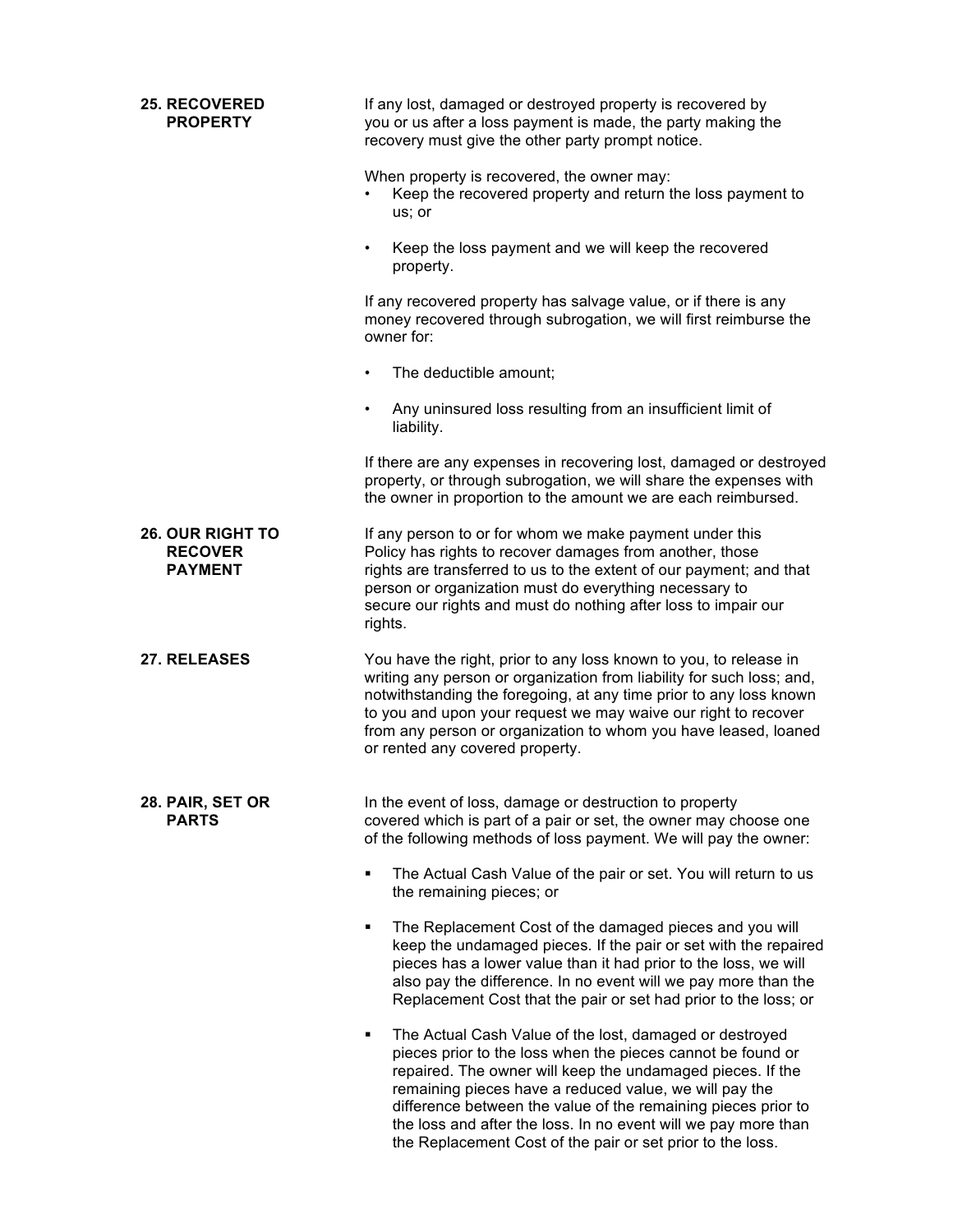| <b>29. PERMISSION</b>                     | We grant the owner permission to do such work and to keep and<br>use such articles, materials and supplies in such quantities as are<br>usual or necessary to their operations.                                                                                                                                                                                                                                                                                                                                                                                                                                                                                                                                                                                                                                                                                                                                                            |
|-------------------------------------------|--------------------------------------------------------------------------------------------------------------------------------------------------------------------------------------------------------------------------------------------------------------------------------------------------------------------------------------------------------------------------------------------------------------------------------------------------------------------------------------------------------------------------------------------------------------------------------------------------------------------------------------------------------------------------------------------------------------------------------------------------------------------------------------------------------------------------------------------------------------------------------------------------------------------------------------------|
| <b>30. BREACH OF</b><br><b>CONDITIONS</b> | Where a loss occurs and there has been a breach of<br>condition relating to a matter before the happening of the loss,<br>which breach would otherwise disentitle the owner to recover<br>under this Policy, the breach shall not disentitle the owner to<br>recover if the owner establishes that the loss was not caused or<br>contributed to by the breach of condition or if the breach of<br>condition occurred in any situation over which you had no control.                                                                                                                                                                                                                                                                                                                                                                                                                                                                       |
| <b>31. REINSTATEMENT</b>                  | Loss under any item of this Policy shall not reduce the applicable<br>Limit of Liability.                                                                                                                                                                                                                                                                                                                                                                                                                                                                                                                                                                                                                                                                                                                                                                                                                                                  |
| <b>32. LOSS ADJUSTMENT</b>                | For property covered in which the Loss Payee<br>stated in the Policy Certificate has an insurable interest, we will:                                                                                                                                                                                                                                                                                                                                                                                                                                                                                                                                                                                                                                                                                                                                                                                                                       |
|                                           | Adjust losses with the loss payee;<br>• Pay any claim for loss or damage jointly to the<br>Loss Payee, as the respective interests may appear, unless<br>the Proof of Loss states otherwise. For property covered<br>which is not owned by you and for which you are not<br>legally liable we reserve the right to adjust losses with the<br>owner thereof.                                                                                                                                                                                                                                                                                                                                                                                                                                                                                                                                                                                |
| <b>33. SUBROGATION</b><br><b>WAIVER</b>   | The Insurer hereby waives subrogation against any person<br>insured by the policy including all band members, all crew, all<br>volunteers, and all management companies; and any directors,<br>officers or employees of any of them.                                                                                                                                                                                                                                                                                                                                                                                                                                                                                                                                                                                                                                                                                                       |
| <b>34. LOSS PAYABLE</b><br><b>CLAUSE</b>  | This clause applies to the loss payee<br>named in the Policy Certificate.                                                                                                                                                                                                                                                                                                                                                                                                                                                                                                                                                                                                                                                                                                                                                                                                                                                                  |
|                                           | <b>Breach of Conditions.</b><br>1.                                                                                                                                                                                                                                                                                                                                                                                                                                                                                                                                                                                                                                                                                                                                                                                                                                                                                                         |
|                                           | This Policy and every documented renewal thereof as to the<br>interest of the loss payee only therein is and shall be in force<br>notwithstanding any act, neglect, omission or<br>misrepresentation attributable to you or the owner or the<br>possessor of the property covered if other than you, including<br>transfer of interest, any vacancy or non-occupancy, or the<br>occupation or use of the property for purposes more<br>hazardous than specified in the description of the risk;<br>provided always that you will notify us forthwith (if known to<br>you) of any transfer of interest or increased hazard that shall<br>come to your knowledge; and that every increase of hazard<br>not permitted by this Policy shall be paid for by you, on<br>reasonable demand, from the date such hazard existed within<br>the term of this Policy according to the established scale of<br>rates for the acceptance of such hazard. |
|                                           | Right of Subrogation.<br>2.                                                                                                                                                                                                                                                                                                                                                                                                                                                                                                                                                                                                                                                                                                                                                                                                                                                                                                                |
|                                           | Whenever we pay the loss payee any loss award under this<br>Policy and we claim that, as to you or the owner or the<br>possessor of the property covered if other than you, no liability<br>therefore existed, we shall be legally subrogated to all rights of                                                                                                                                                                                                                                                                                                                                                                                                                                                                                                                                                                                                                                                                             |

the loss payee against you; but any subrogation shall be limited to the amount of such payment and shall be subordinate and subject to the basic right of the loss payee to recover the full amount of its debt in priority to us; or we may at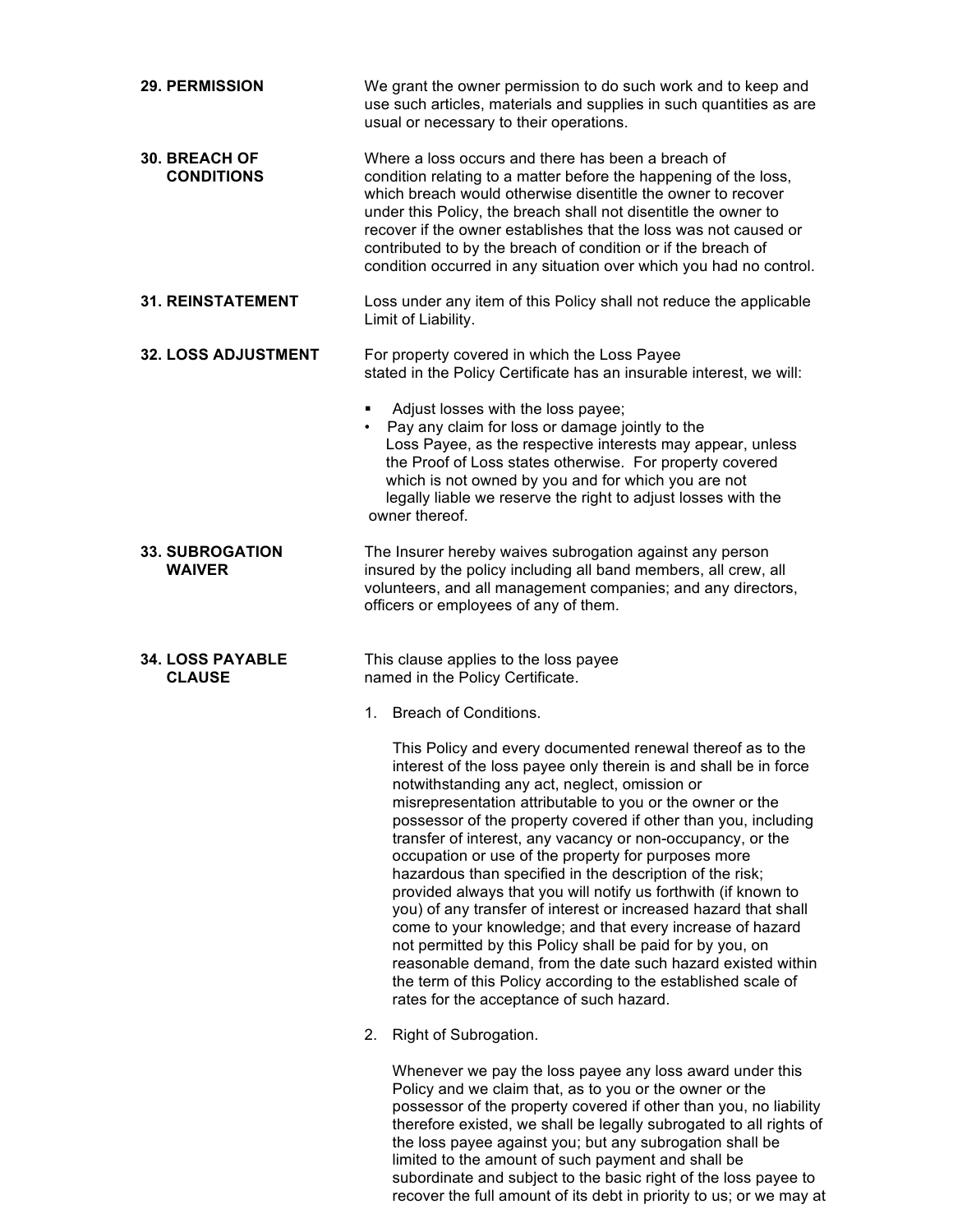our option pay the loss payee all amounts due or to become due under your debt or on the security thereof, and shall thereupon receive a full assignment and transfer of the debt together with all securities held as collateral to the debt.

3. Other Insurance.

If there be other valid and collectible insurance upon the property covered with loss payable to the loss payee, at law or in equity, then any amount payable there under shall be taken into account in determining the amount payable to the loss payee.

4. Who May Give Proof of Loss.

In your absence, or your inability, refusal or neglect to give notice of loss or deliver the required Proof of Loss under this Policy, then the loss payee may give the notice upon becoming aware of the loss and deliver as soon as practicable the Proof of Loss.

#### **34. LOSS PAYABLE CLAUSE**, cont'd

5. Termination.

The terms of this Loss Payable Clause coincide with the term of this Policy; provided always that we reserve the right to cancel this Policy as provided by Statutory provision but agree that we will neither terminate nor alter this Policy to the prejudice of the loss payee without the notice stipulated in such Statutory provision.

6. Foreclosure.

Should title or ownership of the property covered become vested in the loss payee and/or assigns as owner or purchaser under foreclosure or otherwise, this Policy shall continue until expiry or cancellation for the benefit of the said loss payee and/or assigns.

Subject to the terms of this Loss Payable Clause (and these shall supercede any Policy provisions in conflict therewith but only as to the interest of the loss payee) loss under this Policy is made payable to the loss payee.

At your request, the loss, if any, under this Policy, is hereby made payable to **PER POLICY DECLARATIONS** as their interest may appear, subject to the conditions of this Loss Payable Clause.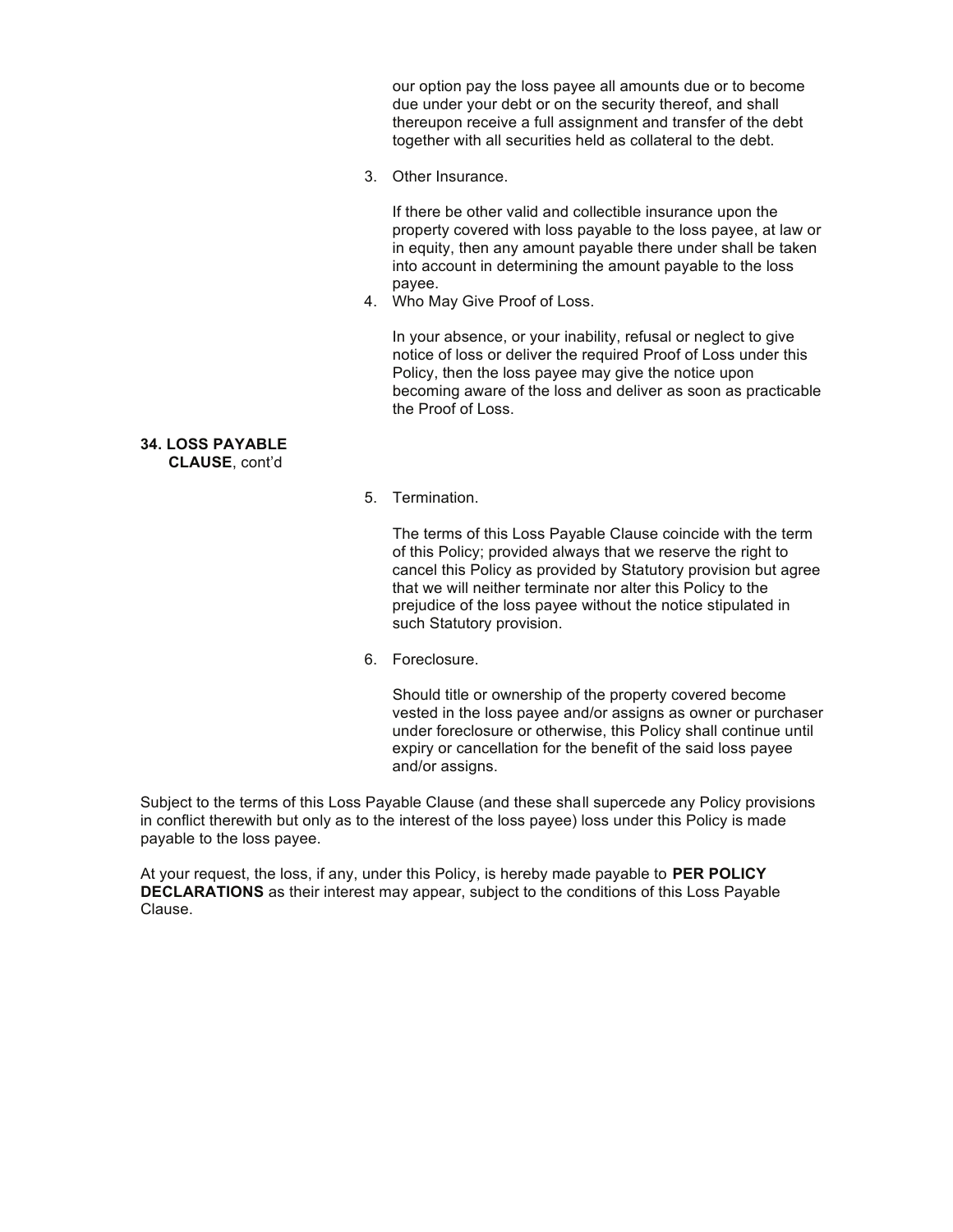

### **THEFT FROM UNATTENDED VEHICLES EXCLUSION**

**THIS ENDORSEMENT, EFFECTIVE:** January 10, 2015 **(12:01 A.M. local time), forms a part of**

**POLICY:** As Per Certificate

**ISSUED TO:** As Per Certificate

It is hereby understood and agreed that with respect to **Rider No.3-Miscellaneous Equipment**, 7. Exclusions, this Policy shall not cover theft of any insured property from any unattended vehicle (parked, with no dedicated security services).

**ALL OTHER TERMS AND CONDITIONS REMAIN UNCHANGED.**

**DATE OF ISSUE:** January 10, 2015 Authorized Representative